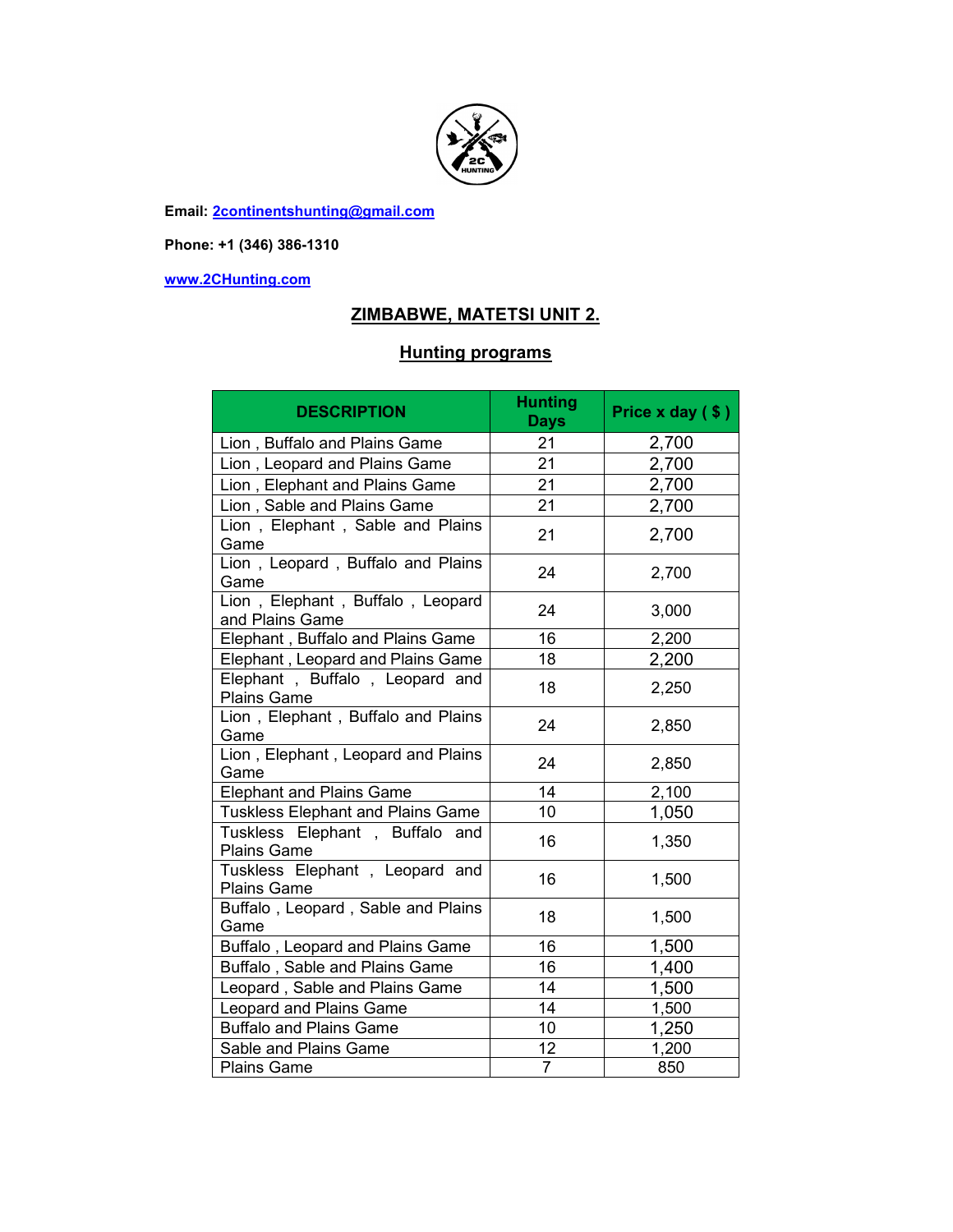### **Included:**

- Services of professional hunter
- Use of four wheel drive vehicle
- Services of trackers and skinners for trophies
- Accommodation, meals, drinks and laundry facilities
- Transfer from and to airport via Landcruiser, 2 hours driving one way.

#### **Excluded:**

- 2% gov levy / tax on daily rate.
- 4% gov levy / tax on trophies.
- \$16.50 / day VAT on daily rate ( \* Only at Kazuma )
- Dip and pack of trophies: \$700
- Tips, (If hunting big animals): Tip PH: \$1000, Tip Staff: \$1000
- Rifle and ammo: Winchester 375/ \$250 per safari, ammo \$10.00 ea.
- CITES permits if needed
- \$100/day scout fee if hunting leopard, lion and elephant (  $*$  Only at Kazuma).
- VISA fee which can be attained at port of entry: \$30.00